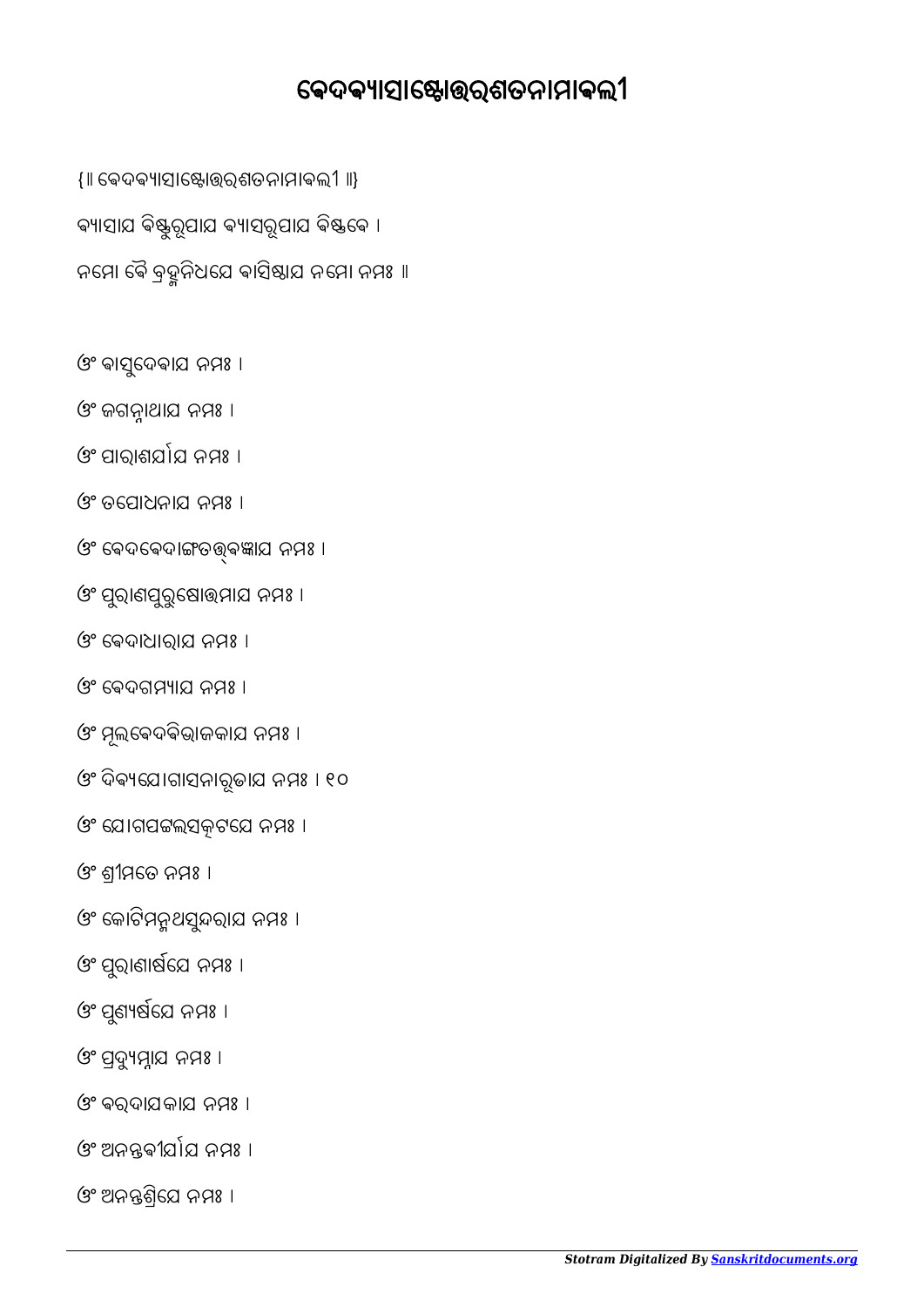ଓଂ ଗୋବିନ୍ଦାଯ ନମଃ ।

- ଓଂ ପରାନାଯ ନମଃ ।
- ଓଂ ମହାଧନାଯ ନମଃ ।
- ଓଂ େକଶିସଦନାଯ ନମଃ । ୂ
- ଓଂ େକଶଵାଯ ନମଃ । ୪୦
- ଓଂ କୃଷ୍ଣାଯ ନମଃ ।
- ଓଂ ହରେଯ ନମଃ ।
- ଓଂ ନାରାଯଣାଯ ନମଃ ।
- ଓଂ ଅଚୁତାଯ ନମଃ ।
- ଓଂ କମଲାପତେଯ ନମଃ ।
- ଓଂ ସୁରାନନ୍ଦାଯ ନମଃ ।
- ଓଂ ସଙ୍କର୍ଷଣାଯ ନମ୍ପଃ ।
- ଓଂ ପଭେଵ ନମଃ ।
- ଓଂ ବିଶ୍ବଚେଷ୍ଟାପ୍ରଦାଯକାଯ ନମଃ ।
- ଓଂ ଵିଵରୂପାଯ ନମଃ । ୩୦
- ଓଂ ଵିଵେଯାନେଯ ନମଃ ।
- ଓଂ ସତାଂ ଗୁର୍ବେ ନମଃ ।
- ଓଂ େଲାକାତୀତାଯ ନମଃ ।
- ଓଂ ଲୋକଭର୍ତ୍ରେ ନମଃ ।
- ଓଂ ଅନିରୁଦ୍ଧାଯ ନମଃ ।
- ଓଂ ସ୍ବଭାବଯୁଜେ ନମଃ ।
- ଓଂ ଅନନ୍ତଶୀର୍ଷାଯ ନମଃ ।
- ଓଂ ଅନନ୍ତାଦିତ୍ୟସଙ୍କାଶାଯ ନମଃ ।
- ଓଂ ଵିଭେଵ ନମଃ ।
- ଓଂ ଅନାଶଯାଯ ନମଃ । ୨୦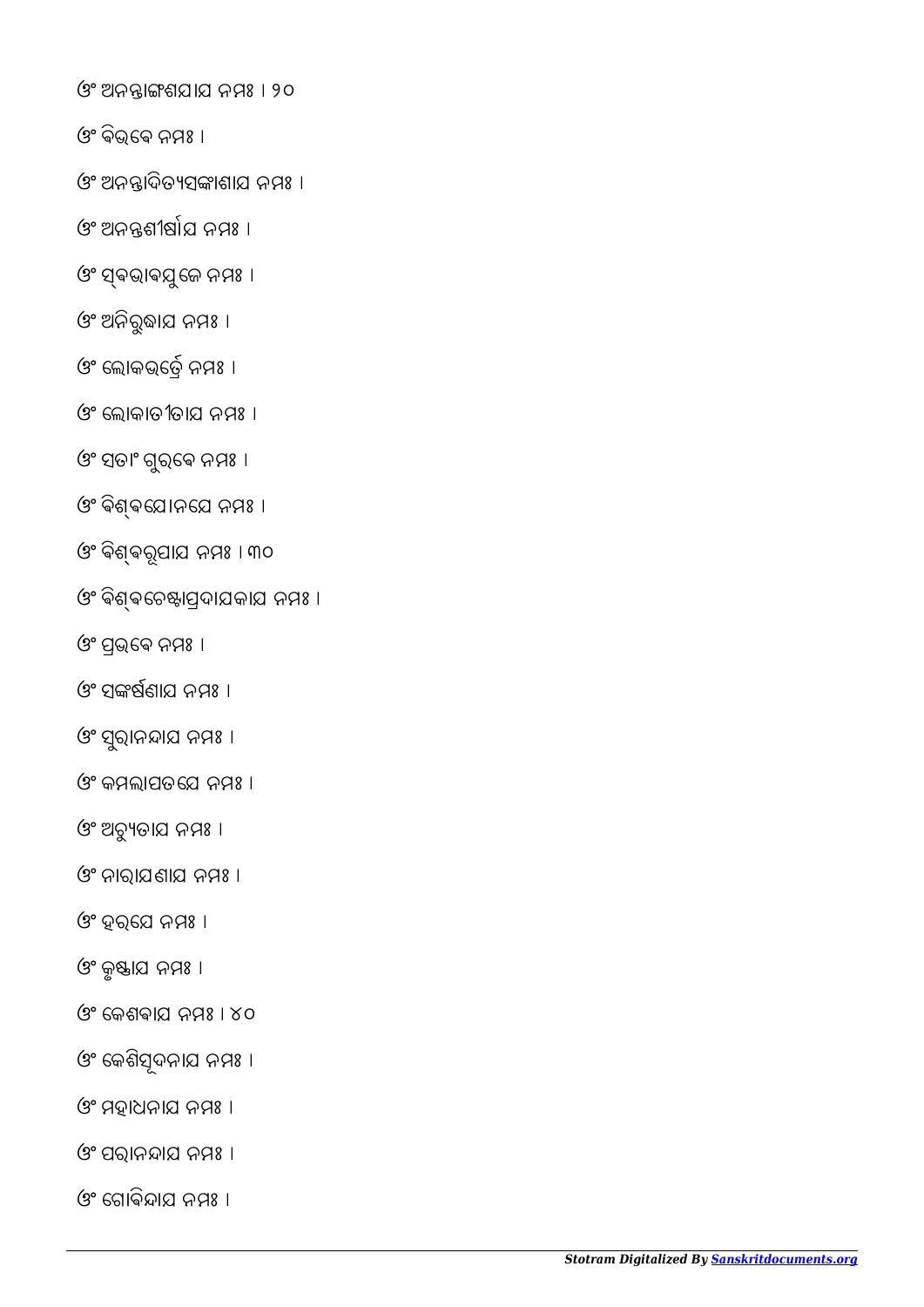ଓଂ ଜଟାଜୂଟଵିଭୂଷିତାଯ ନମଃ ।

ଓଂ ପର୍ଯାମ୍ନନେ ନମଃ ।

ଓଂ ଈଵରାଯ ନମଃ ।

ଓଂ ଦିବ୍ୟଯଞ୍ଜୋପବୀତଧୂତେ ନମଃ ।

ଓଂ ଶର୍ବପୂର୍ବେଡ୍ୟାଯ ନମଃ । ତ୍ୟ??

ଓଂ ସ୍ବଯୟୁବେ ନମଃ ।

ଓଂ ଅଗଜାଯ ନମଃ ।

ଓଂ ଅନଘାଯ ନମଃ ।

ଓଂ ଭ୍ରାଜିଷ୍ଟବେ ନମଃ ।

ଓଂ େଦେଵଶାଯ ନମଃ । ୬୦

ଓଂ ମହାଵରାହାଯ ନମଃ ।

ଓଂ ତର୍କାଭୀତିକର୍ଦ୍ବଯାଯ ନମଃ ।

ଓଂ ଵେ ନମଃ ।

ଓଂ ଭାମତେଯ ନମଃ । var?? ଭାମନେଯ

ଓଂ ଵାମନାଯ ନମଃ ।

ଓଂ ସଵସିିପଦାଯକାଯ ନମଃ ।

ଓଂ ପଦ୍ମଗର୍ଭାଯ ନମଃ ।

ଓଂ ପଦନାଭାଯ ନମଃ ।

ଓଂ ଅମିତଵିକମାଯ ନମଃ ।

ଓଂ ପାଵଂଶାଯ ନମଃ । ୫୦

ଓଂ ମହାବାହେଵ ନମଃ ।

ଓଂ ହୃଷୀେକଶାଯ ନମଃ ।

ଓଂ ଭଵଲାଯ ନମଃ ।

ଓଂ ଇନୀଲସମଦୁତେଯ ନମଃ ।

ଓଂ ବର୍ତ୍ତିଣଚର୍ମଦୀସ୍ତାଙ୍ଗାଯ ନମଃ ।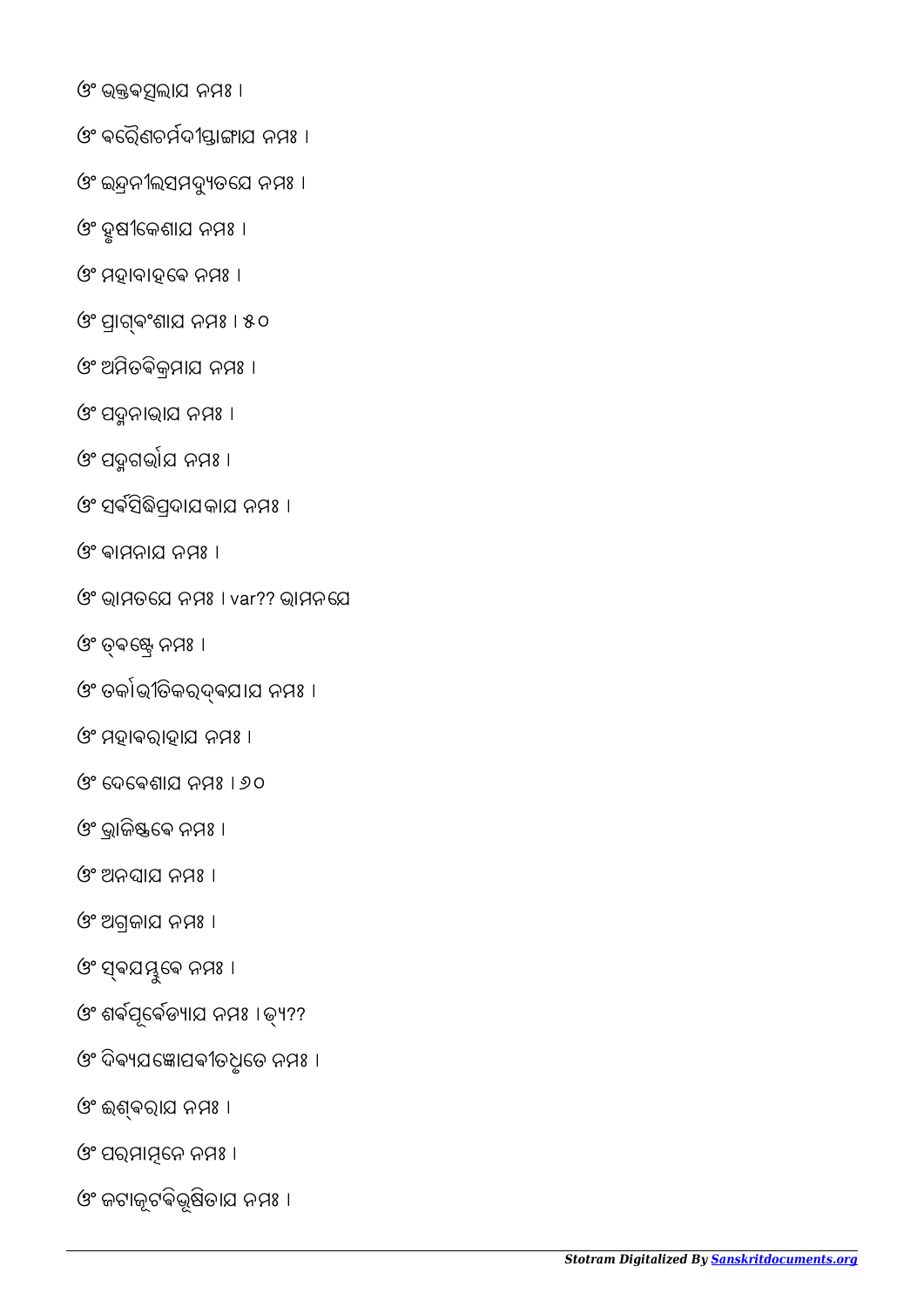ଓଂ ସାକ୍ଷିଣେ ନମ୍ପଃ ।

ଓଂ ଅଵଯାଯ ନମଃ ।

ଓଂ ଅେଧାଜାଯ ନମଃ ।

ଓଂ ଵିଵସଂହାରକାରକାଯ ନମଃ ।

ଓଂ ଜଗାେତ ନମଃ । ୯୦

ଓଂ ଜଗତ୍ସିଷ୍ଟ୍ରେ ନମଃ ।

ଓଂ ବାସିଷାନ୍ବଯସମ୍ଭବାଯ ନମଃ ।

(୨° ମୌମ୍ୟାମ ନମ୍ପଃ ।

ଓଂ ପାଣଦାଯ ନମଃ ।

ଓଂ ପରାଧାଯ ନମଃ ।

ଓଂ ଜନାର୍ଦ୍ଦନାଯ ନମ୍ପଃ ।

ଓଂ ଵିଵଵାପିେନ ନମଃ ।

ଓଂ ଵିେଵ ନମଃ ।

ଓଂ ମେହାଦଧିଶଯାଯ ନମଃ ।

ଓଂ ପଭେଵ ନମଃ । ୮୦

ଓଂ ଅନାଧିକାଯ ନମଃ ।

ଓଂ ଅଜାଯ ନମଃ ।

ଓଂ ଶୀମେତ ନମଃ ।

ଓଂ ନାର୍ସିଂହବପୁଷେ ନମଃ ।

ଓଂ ପଦ୍ମପତ୍ରାଯ ତେକ୍ଷଣାଯ ନମ୍ପଃ ।

ଓଂ ଵୃବାହେଵ ନମଃ ।

ଓଂ କମ୍ବୁଗ୍ରୀବାଯ ନମଃ ।

ଓଂ ଅନାଦାନଭନାଯ ନମଃ ।

ଓଂ ମେଖଲାଙ୍ଗାଯ ନମଃ ।

ଓଂ ଵନମାଲିେନ ନମଃ । ୭୦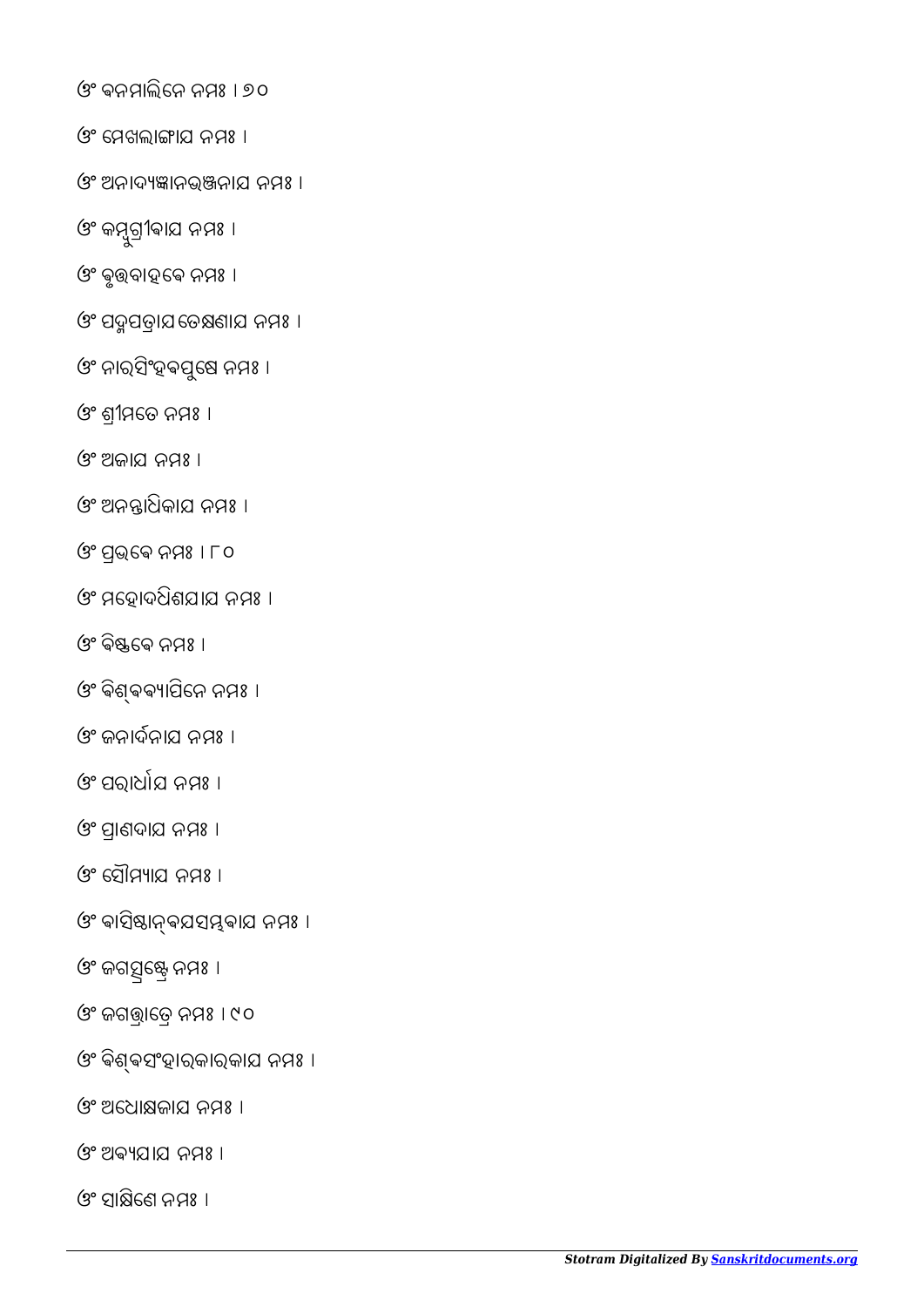*Stotram Digitalized By [Sanskritdocuments.org](http://sanskritdocuments.org/)*

Last updated @oday

Encoded and proofread by

http://sanskritdocuments.org

॥ ଇତି ଶ୍ରୀ ବେଦବ୍ୟାସାଚାର୍ଯାଣାଂ ନାମାବଲିଃ ସମାସ୍ତା ॥

Sunder Hattangadi sunderh@hotmail.com

Please send corrections to sanskrit@cheerful.com

ଓଂ ବାଦରାଯଣାଯ ନମଃ । ୧୦୮

ଓଂ ଭଗଵେତ ନମଃ ।

ଓଂ ତସତ୍ **॥** 

ଓଂ ମୁକୁନ୍ଦାଯ ନମଃ । ଓଂ ମୁନିସେବିତାଯ ନମଃ ।

ଓଂ େଵୖପାଯନାଯ ନମଃ ।

ଓଂ ଦେବଗୁର୍ବେ ନମଃ ।

ଓଂ ଭର୍ତ୍ରେ ନମଃ ।

ଓଂ ମହାେବାଧାଯ ନମଃ ।

ଓଂ ମାଯାତୀତାଯ ନମଃ ।

ଓଂ ଜଗନଯାଯ ନମଃ । ୧୦୦

ଓଂ ଵସଜାନନାଯ ନମଃ । ୁ

ଓଂ େଵଦଵାସାଯ ନମଃ ।

ଓଂ ଉରୁଵିକମାଯ ନମଃ ।

ଓଂ େଯାଗୀଵରାଯ ନମଃ ।